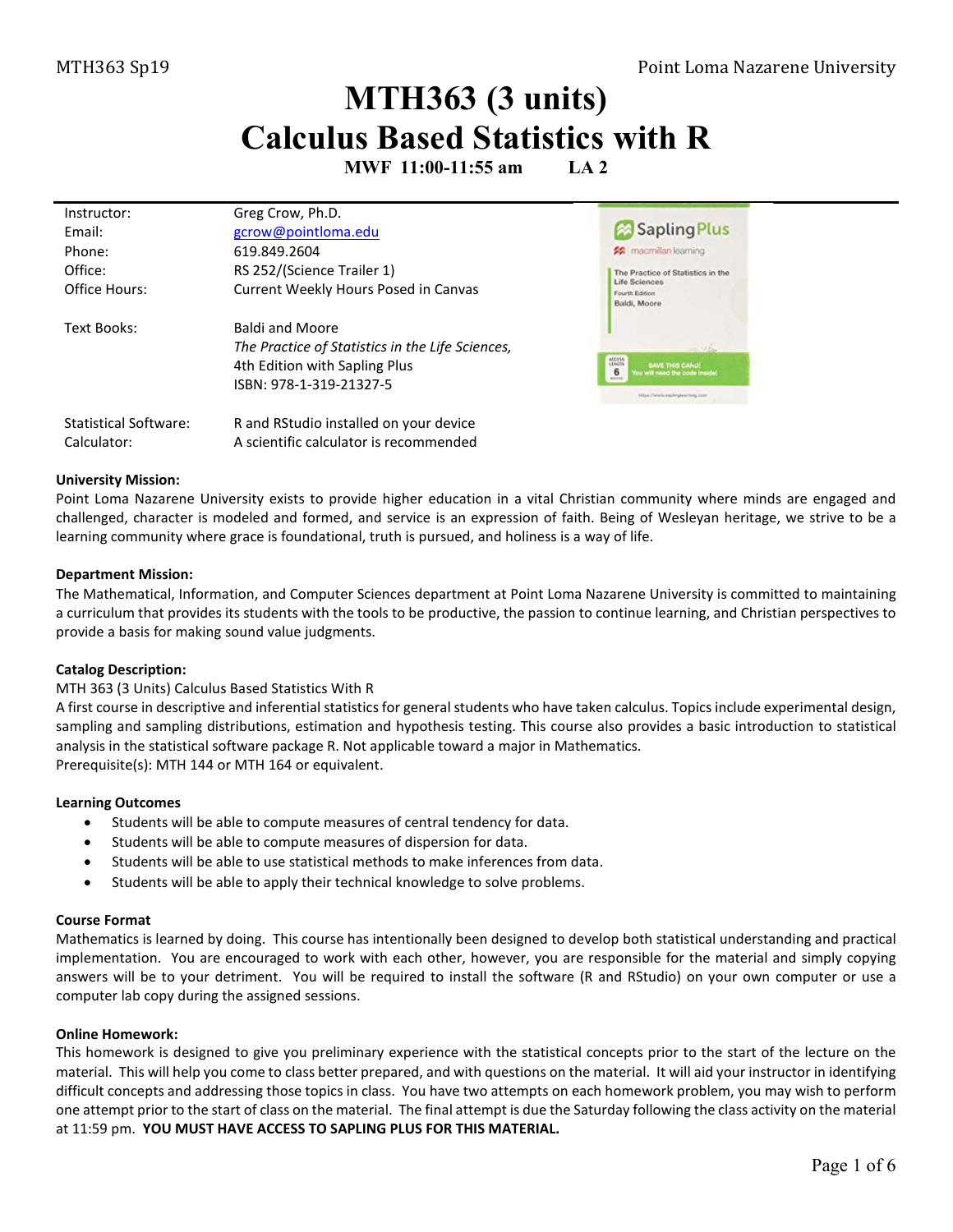## **Written Homework:**

The homework is designed to allow you to grasp the concepts of Statistics; it is not an end in itself. Assignments will be announced on Monday, and Wednesday. The work will be due on the following Wednesday (with a few exceptions). The problems from the text may be submitted as a hard copy or may be submitted by e-mail in Word or Excel format (but not in Google Docs). There may also be other activities that are completed as homework. Late homework will not be accepted without prior consent or a well-documented emergency beyond your control. The lowest homework score will be dropped prior to computing the final course grade.

Collected assignments must be prepared in a style suitable for grading. The following guidelines are used to determine credit:

- the organization must be easy to follow
- the work must be legible
- complete solutions must be written for problems (not just answers);
- answers must be clearly marked
- use complete sentences to answer questions

#### **Labs:**

The labs will be posted in Canvas and are due in Canvas at the scheduled times (by 11:59 pm on the Saturday prior to the next lab).

### **Examinations and the Final Examination:**

There will be two Mid-Semester Examinations and a comprehensive Final Examination. Both Mid-Semester Examinations and the Final Examination will include problems and questions over material assigned in the text, readings and handouts, as well as material presented in class. The examination schedule is included in the daily schedule. The instructor will not accept excuses such as poor communication with parents, benefactors, surf team sponsors and/or travel agents. No examination shall be missed without prior consent or a well-documented emergency beyond your control. In such cases, all make-up exams will occur at 8:30 am on the Saturday between classes and Final Exam week. A score of zero will be assigned for an examination that is missed without prior consent or a well-documented emergency beyond your control. The Lab Final Examination will be included as 1/5th of the Final Examination score.

#### **Grade Components:**

| <b>Grade Component</b>       | Percent |
|------------------------------|---------|
| Two Examinations at 15% each | 30      |
| <b>Final Fxam</b>            | 35      |
| Labs                         | 15      |
| Online Homework              | 10      |
| Written Homework             | 10      |
| Total                        | 100     |

### **Grading Scale:**

Grades are based on the number of points accumulated throughout the course with the following exception. A student must pass at least one of Examination 1, Examination 2, or the Final Examination in order to pass the class. That is, a score of 60% must be achieved on one of the Examinations, or else the final grade will be an F regardless of all other point totals. Approximate minimal percentages required to obtain a given grade are:

| Grading Scale in percentages   A | в |                                                                                                         |  |  |
|----------------------------------|---|---------------------------------------------------------------------------------------------------------|--|--|
|                                  |   | $\mid$ (87.5, 90.0) $\mid$ (77.5, 80.0) $\mid$ (67.5, 70.0) $\mid$                                      |  |  |
|                                  |   | $\mid$ [92.5, 100] $\mid\mid$ [82.5, 87.5] $\mid\mid$ [72.5, 77.5] $\mid\mid$ [62.5, 67.5] $\mid\mid$   |  |  |
|                                  |   | $-$ [90.0, 92.5) $\parallel$ [80.0, 82.5) $\parallel$ [70.0, 72.5) $\parallel$ [60.0, 62.5) $\parallel$ |  |  |

## **Attendance:**

Attendance is expected at each class session. In the event of an absence you are responsible for the material covered in class and the assignments given that day.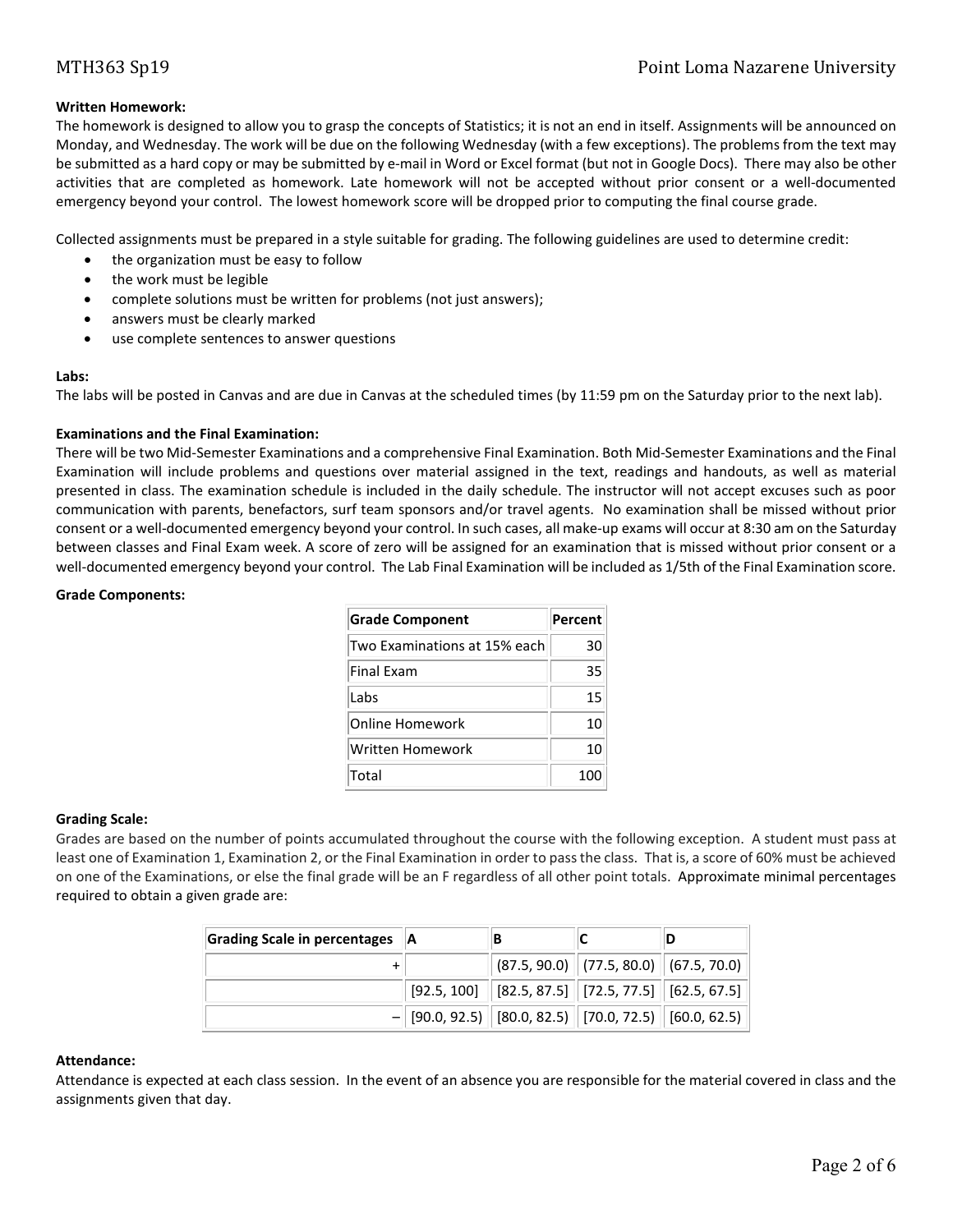## MTH363 Sp19 Point Loma Nazarene University

Regular and punctual attendance at all classes is considered essential to optimum academic achievement. If the student is absent from more than 10 percent of class meetings, the faculty member can file a written report which may result in de-enrollment. If the absences exceed 20 percent, the student may be de-enrolled without notice until the university drop date or, after that date, receive the appropriate grade for their work and participation. Se[e Attendance Policy](https://catalog.pointloma.edu/content.php?catoid=28&navoid=1761#Class_Attendance) in the in the Undergraduate Academic Catalog.

### **Class Enrollment:**

It is the student's responsibility to maintain his/her class schedule. Should the need arise to drop this course (personal emergencies, poor performance, etc.), the student has the responsibility to follow through (provided the drop date meets the stated calendar deadline established by the university), not the instructor. Simply ceasing to attend this course or failing to follow through to arrange for a change of registration (drop/add) may easily result in a grade of F on the official transcript.

#### **Academic Accommodations:**

While all students are expected to meet the minimum standards for completion of this course as established by the instructor, students with disabilities may require academic adjustments, modifications or auxiliary aids/services. At Point Loma Nazarene University (PLNU), these students are requested to register with the Disability Resource Center (DRC), located in the Bond Academic Center. [\(DRC@pointloma.edu](mailto:DRC@pointloma.edu) or 619-849-2486). The DRC's policies and procedures for assisting such students in the development of an appropriate academic adjustment plan (AP) allows PLNU to comply with Section 504 of the Rehabilitation Act and the Americans with Disabilities Act. Section 504 (a) prohibits discrimination against students with special needs and guarantees all qualified students equal access to and benefits of PLNU programs and activities. After the student files the required documentation, the DRC, in conjunction with the student, will develop an AP to meet that student's specific learning needs. The DRC will thereafter email the student's AP to all faculty who teach courses in which the student is enrolled each semester. The AP must be implemented in all such courses.

If students do not wish to avail themselves of some or all of the elements of their AP in a particular course, it is the responsibility of those students to notify their professor in that course. PLNU highly recommends that DRC students speak with their professors during the first two weeks of each semester about the applicability of their AP in that particular course and/or if they do not desire to take advantage of some or all of the elements of their AP in that course.

#### **Academic Honesty:**

Students should demonstrate academic honesty by doing original work and by giving appropriate credit to the ideas of others. Academic dishonesty is the act of presenting information, ideas, and/or concepts as one's own when in reality they are the results of another person's creativity and effort. A faculty member who believes a situation involving academic dishonesty has been detected may assign a failing grade for that assignment or examination, or, depending on the seriousness of the offense, for the course. Faculty should follow and students may appeal using the procedure in the university Catalog. See [the catalog](https://catalog.pointloma.edu/content.php?catoid=28&navoid=1761#Academic_Honesty) for definitions of kinds of academic dishonesty and for further policy information.

### **Final Exam: Monday April 29th, 2018 10:30 am – 1:00 pm**

The final exam date and time is set by the university at the beginning of the semester and may not be changed by the instructor. This schedule can be found on the university website and in the course calendar. No requests for early examinations will be approved. Only in the case that a student is required to take three exams during the same day of finals week, is an instructor authorized to consider changing the exam date and time for that particular student.

#### **The Final Exam is a comprehensive examination.**

#### **Copyright Protected Materials:**

Point Loma Nazarene University, as a non-profit educational institution, is entitled by law to use materials protected by the US Copyright Act for classroom education. Any use of those materials outside the class may violate the law.

#### **Credit Hour:**

In the interest of providing sufficient time to accomplish the stated course learning outcomes, this class meets the PLNU credit hour policy for a 3 unit class delivered over 15 weeks. Specific details about how the class meets the credit hour requirements can be provided upon request.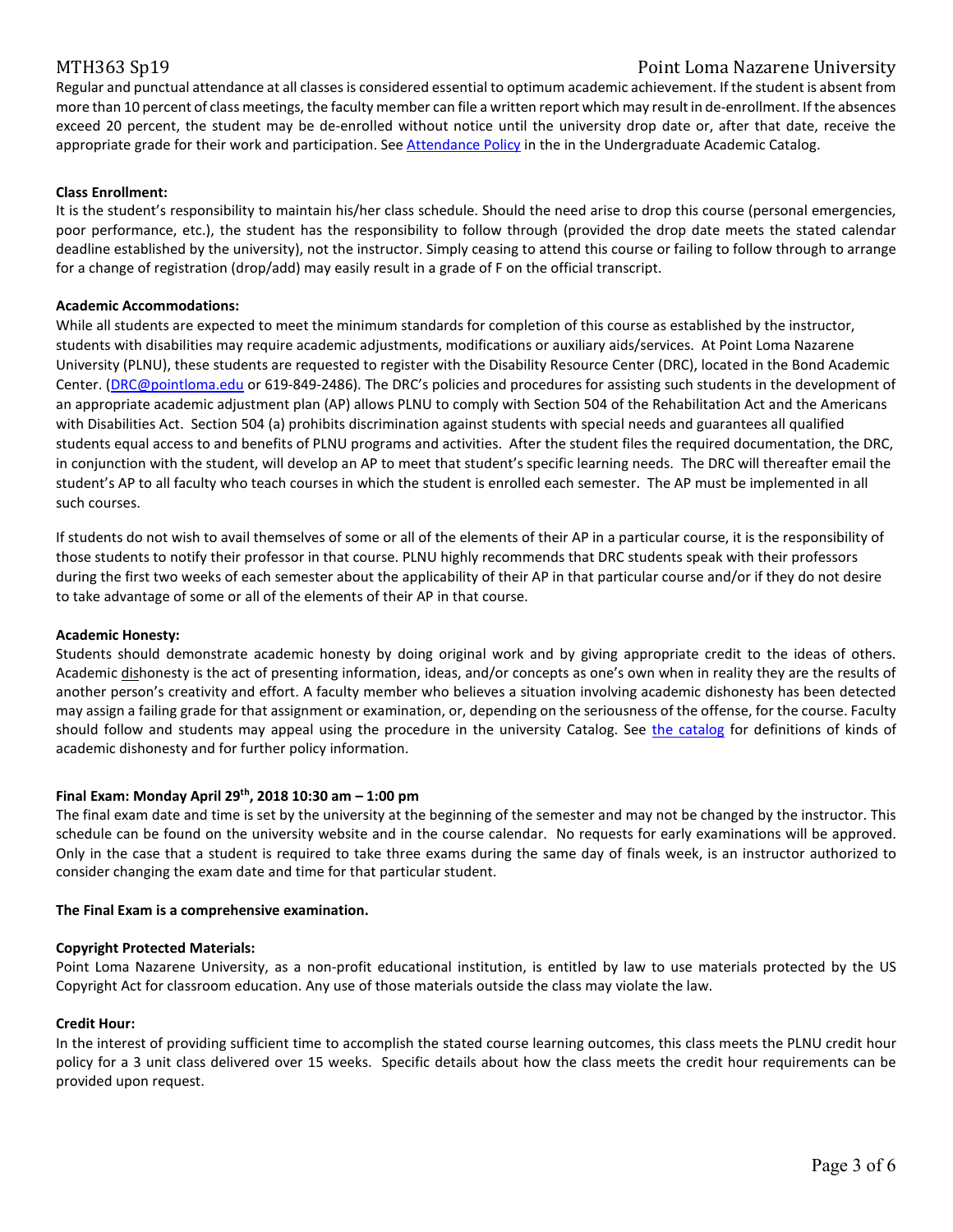# **Written Homework Problem List**

| <b>Assignment</b><br><b>Number</b> | <b>Chapter</b> | <b>Written Homework</b>    |  |  |  |  |
|------------------------------------|----------------|----------------------------|--|--|--|--|
| 1                                  | 1              | 23,25,26,27,28,29,32       |  |  |  |  |
|                                    | 2              | 26, 27, 32, 35, 36, 38, 39 |  |  |  |  |
|                                    | 3              | 26,32                      |  |  |  |  |
| $\overline{2}$                     | 4              | 26,31                      |  |  |  |  |
|                                    | 5              | 8,9,10,11,13,29            |  |  |  |  |
| 3                                  | 6              | 25, 26, 27, 32, 33, 41     |  |  |  |  |
|                                    | 7              | 24,29,30,34                |  |  |  |  |
|                                    | 9              | 26,27,30,35                |  |  |  |  |
| 4                                  | 10             | 26,33,34,47                |  |  |  |  |
|                                    | 11             | 19,21,24,28,34             |  |  |  |  |
| 5                                  | 13             | 32,36,45                   |  |  |  |  |
| 6                                  | 14             | 30,40,41,46                |  |  |  |  |
| 7                                  | 15             | 25,27                      |  |  |  |  |
| 8                                  | 17             | 39,40,41                   |  |  |  |  |
| 9                                  | 18             | 21,22,26                   |  |  |  |  |
|                                    | 24             | 22                         |  |  |  |  |
|                                    | 19             | 29,33,40                   |  |  |  |  |
| 10                                 | 20             | 28,33                      |  |  |  |  |
| 11                                 | 22             | 23,25                      |  |  |  |  |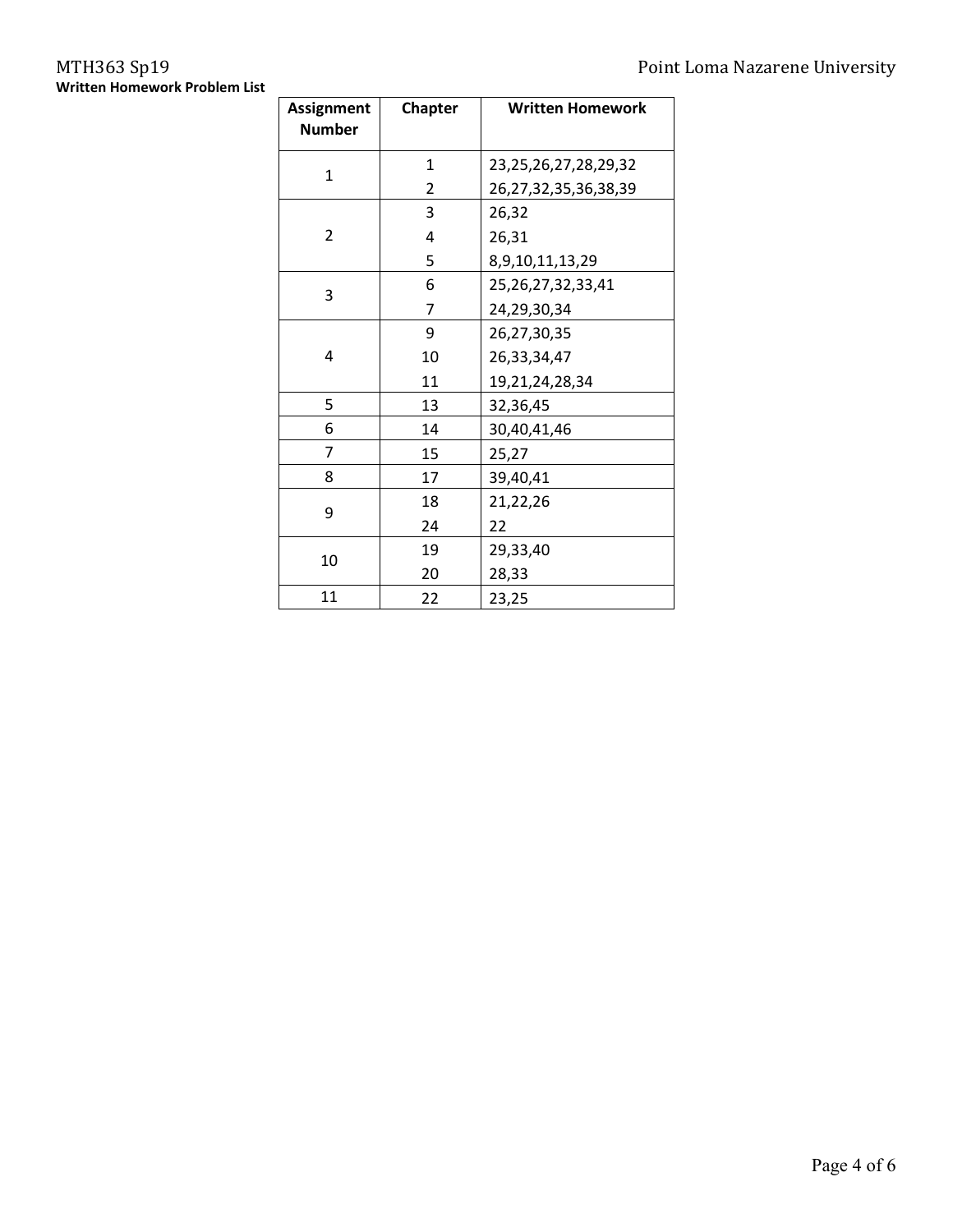# **Spring 2019 MTH363 Calendar**

|          | Sun | Mon                                                                            | <b>Tues</b> | Wed                                        | Thurs Fri |                         | Sat                                                                  |
|----------|-----|--------------------------------------------------------------------------------|-------------|--------------------------------------------|-----------|-------------------------|----------------------------------------------------------------------|
|          | 6   | On Tuesday 28th (Monday Schedule)                                              | 8           | 9                                          | 10        | 11                      | 12                                                                   |
| January  |     | <b>Introduction Overview of Hybrid Course</b>                                  |             | 1: Your First Commands*<br>Lab             |           |                         | Read<br>1: Picturing Distributions                                   |
|          |     | <b>Buy Online Text (including resources)</b>                                   |             |                                            |           | Open                    | 2: Describing Distr. with #s<br>Online HW $1$ and $2$ $(1st Try)$    |
|          |     | <b>Install</b><br><b>Both R</b> and RStudio                                    |             | Your First Commands*<br>Lab Assigned       |           | Lab                     |                                                                      |
|          | 13  | 14                                                                             | 15          | 16                                         | 17        | 18                      | 19                                                                   |
|          |     | 1: Picturing Distributions<br>Activities<br>2: Describing Distr. with #s       |             | Open R Lab                                 |           |                         | 3: Scatterplots & Correlation<br>Read<br>4: Regression Analysis      |
|          |     | Introduction 3: Scatterplots & Correlation                                     |             |                                            |           |                         | 5: Two-way Tables                                                    |
|          |     | 4: Regression                                                                  |             |                                            |           |                         | Online HW $3, 4$ and $5$<br>(1 <sup>st</sup> Try)                    |
|          |     | 5: Two-way Tables                                                              |             |                                            |           |                         | Due:                                                                 |
|          |     | HW Assigned<br>1 and 2 (Written)                                               |             |                                            |           | 0 <sub>pen</sub><br>Lab | Online HW $1$ and 2: $(2^{nd}$ try)<br>1: Your First Commands<br>Lab |
|          | 20  | 21                                                                             | 22          | 23                                         | 24        | 25                      | 26                                                                   |
|          |     | <b>Martin Luther King Jr. Day</b>                                              |             | Lab<br>2: Summarizing Data*                |           |                         |                                                                      |
|          |     |                                                                                |             | HW Due<br>1 and 2 (Written)                |           | Open                    |                                                                      |
|          |     |                                                                                |             | Lab Assigned<br>Summarizing Data           |           | Lab                     |                                                                      |
|          | 27  | 28<br>Activities<br>3: Scatterplots & Correlation                              | 29          | 30<br>Open R Lab                           | 31        |                         | 2<br>Read<br>6: Samples and Observational                            |
|          |     | 4: Regression                                                                  |             |                                            |           |                         | <b>Studies</b>                                                       |
|          |     | 5: Two-Way Tables                                                              |             |                                            |           |                         | 7: Experiments                                                       |
|          |     | Introduction 6: Samples and Observational Studies                              |             |                                            |           |                         | Online HW 6 and 7 (1 <sup>st</sup> Try)                              |
|          |     | 7: Experiments<br>3, 4, and 5 (Written)<br>HW Assigned                         |             |                                            |           | 0pen<br>Lab             | Due:<br>Online HW $3, 4$ and $5$ (2 <sup>nd</sup> try)               |
|          |     | Spiritual                                                                      |             | Renewal                                    |           | Week                    | Lab:<br>2: Summarizing Data                                          |
|          | 3   | $\overline{4}$                                                                 |             | 6                                          |           |                         |                                                                      |
|          |     | Activities<br>6: Samples and Observational Studies<br>7: Experiments           |             | Lab<br>3: Summarizing Relationships*       |           |                         | 9: Essential Probability<br>Read<br>10: Indep. & Conditional Prob.   |
| February |     | Introduction 9: Essential Probability                                          |             |                                            |           |                         | 11: Normal Distr.                                                    |
|          |     | 10: Independence & Conditional Prob.                                           |             |                                            |           |                         | Online HW $9, 10$ and 11 (1 <sup>st</sup> Try)                       |
|          |     | 11: Normal Distr.                                                              |             | $3, 4,$ and $5$ (Written)<br>HW Due        |           | Open                    | Due:                                                                 |
|          |     | HW Assigned<br>6 and 7 (Written)                                               |             | Summarizing Relationships*<br>Lab Assigned |           | Lab                     | Online HW $6$ and $7$ $(2^{nd}$ try)                                 |
|          | 10  | 11                                                                             | 12          | 13                                         | 14        | 15                      | 16<br>Read                                                           |
|          |     | Activities<br>9: Essential Probability<br>10: Independence & Conditional Prob. |             | Open R Lab                                 |           |                         | 13: Sampling Distributions<br>Online HW $13: (1st Try)$              |
|          |     | 11: Normal Distr.                                                              |             |                                            |           |                         |                                                                      |
|          |     | Introduction 13: Sampling Distributions                                        |             |                                            |           |                         | Due:                                                                 |
|          |     |                                                                                |             |                                            |           | Open                    | Online HW $9, 10$ and $11$ $(2nd try)$                               |
|          |     | HW Assigned<br>9, 10, and 11 (Written)                                         |             | HW Due<br>6 and 7<br>(Written)             |           | Lab                     | 3: Summarizing Relationships<br>Lab:                                 |
|          | 17  | 18<br>Activities<br>13: Sampling Distributions                                 | 19          | 20<br>Lab<br>4: Is This Data Normal?*      | 21        | 22                      | 23<br>Read<br>14: Introduction to Inference                          |
|          |     |                                                                                |             |                                            |           |                         | Online HW 14 (1 <sup>st</sup> Try)                                   |
|          |     | Introduction 14: Introduction to Inference                                     |             | HW Due<br>9, 10, and 11 (Written)          |           | Open                    | Due:                                                                 |
|          |     | HW Assigned<br>13 (Written)                                                    |             | Is This Data Normal?<br>Lab Assigned       |           | Lab                     | Online HW $13$ (2 <sup>nd</sup> try)                                 |
|          | 24  | 25                                                                             | 26          | 27                                         | 28        |                         |                                                                      |
|          |     | <b>Review for Exam I</b>                                                       |             | Exam I                                     |           |                         |                                                                      |
|          |     |                                                                                |             |                                            |           | Open                    |                                                                      |
|          |     |                                                                                |             | <b>HW</b> Due<br>13 (Written)              |           | Lab                     |                                                                      |